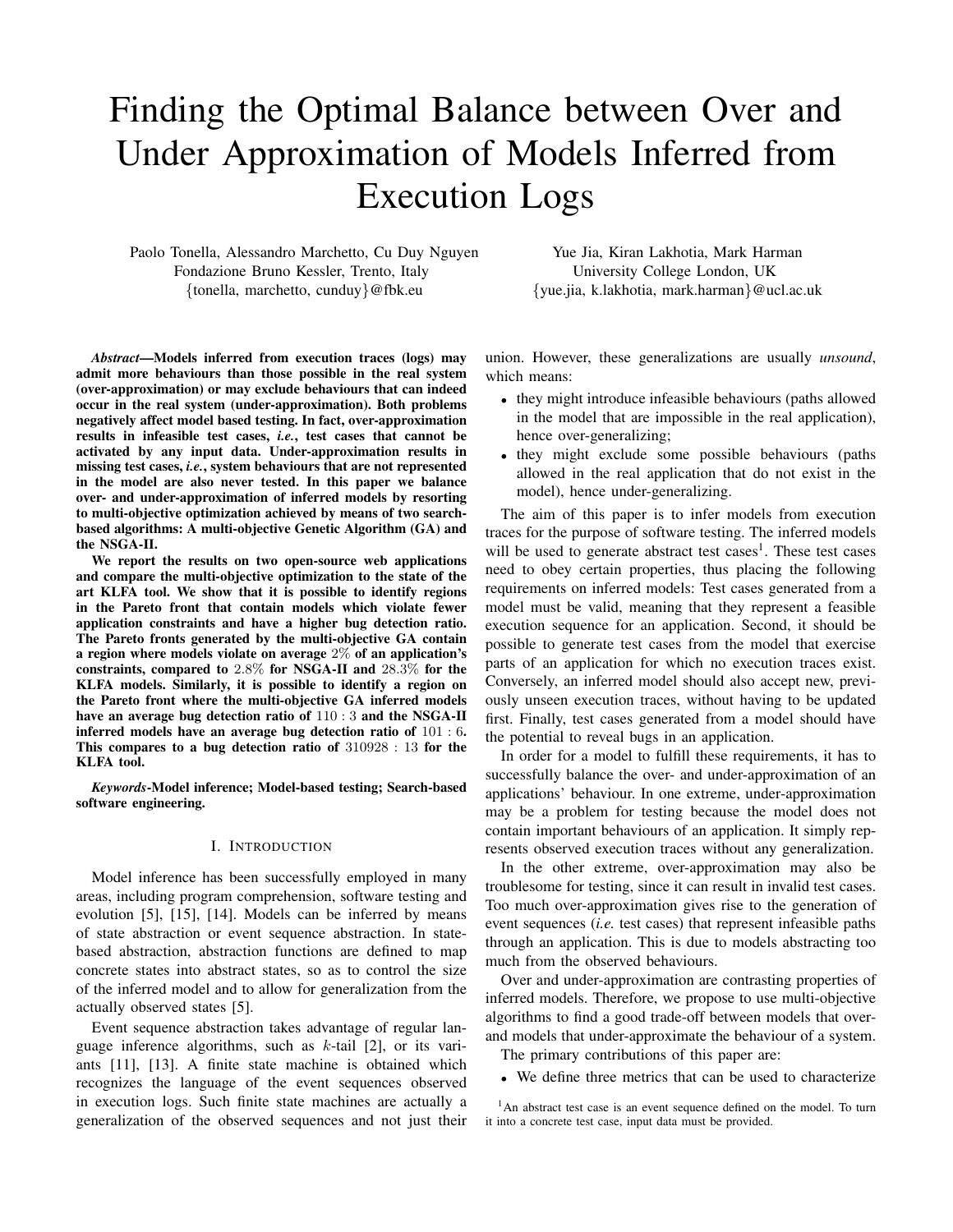

TABLE I

Fig. 1. Model inferred from the execution traces T1,T2 from Table I.

the level of over- and under-approximation in model inference.

- We introduce two multi-objective algorithms, a Genetic Algorithm and the NSGA-II [6], to infer models from execution traces.
- We analyse the inferred models with respect to
	- the trade-off between over- and underapproximation;
	- their validity with respect to obeying application constraints;
	- their potential bug finding ability;
- We evaluate our inferred models against a state of the art benchmark technique (KLFA [16]).

The rest of this paper is organized as follows: The next section provides background information on the problem of balancing over- and under-approximation and introduces three metrics that capture these properties. In Section III we introduce two multi-objective algorithms for model inference, along with a fitness function that operates on the metrics defined in Section II. Section IV presents an evaluation of our proposed inference algorithms, and Section V describes related work. Finally, Section VI draws conclusions and presents future work.

## II. OVER AND UNDER APPROXIMATION

Let us consider the model shown in Figure 1 and let us assume it has been inferred from the execution traces T1 and T2 from Table I. Now we consider a new execution trace, T3, obtained from the same application. Since T3 represents a valid observed behaviour we would expect our model to accept this trace. In our example however, we see that T3 is not accepted by the model in Figure 1, because the close transition cannot be executed after the Formatter transition. Hence, the model is under-generalizing the possible legal behaviours of the application by not admitting a legal execution trace.

On the other hand, we may use the model to generate the following event sequence:

*ES1*: hprintln, Formatter, format, close, format, close, printlni

This event sequence is unlikely to represent a legal behaviour of the real system since it involves a double invocation of the events format, close.

If the model shown in Figure 1 is used to generate abstract test cases, a legal behaviour which excludes the format event (see trace T3), can never be tested. Yet it is possible to generate infeasible (abstract) test cases such as *ES1*. Hence, over- and under-approximation are a problem for model based testing. We therefore propose a set of metrics to quantify these two properties so that we may use multi-objective algorithms to find good trade-offs between them.

We can assume that the amount of over-approximation (*i.e.*, behaviours that are not possible in reality) is proportional to the number of unobserved event sequences generated from the model (up to a given, maximum length  $L$ ). We say that an event sequence is unobserved if it is not contained in the set of execution traces obtained from the real system.

For the amount of under-approximation (*i.e.*, behaviours that are possible, but are not accepted by the model) we assume it is proportional to the number of unrecognised traces. A trace is considered unrecognised if it is not accepted by the model. Thus, we consider:

> *Over-approximation* ∼ *UnObs Under-approximation* ∼ *UnRec*

However, minimizing the amount of over- and underapproximation is not enough. Consider a model that consists of the union of linear event sequences, corresponding to the execution traces T1, T2, T3 from Table I. Such a model is shown in Figure 2 (this model is non-deterministic, but it can be easily transformed into an equivalent deterministic model, using the powerset construction algorithm). Since this model reproduces all the execution traces exactly, both the *UnObs* and *UnRec* metrics will be zero.

Based on these values for *UnObs* and *UnRec*, one might wrongly regard such a model as optimal. The problem is that this model does not generalize the observed behaviours in any way. Instead it explicitly represents each and every observed behaviour. Consequently the model is in-fact underapproximating (even though it is truly not over-approximating) the behaviour of a system.

If we construct a model using the union of all execution traces, such that *UnRec* and *UnObs* are zero, we notice that the model tends to have many states. Hence, we can use the size of a model as an approximate measure of the lack of generalization performed by the model over the traces. A properly generalizing model will have a smaller size than a model which represents all traces in parallel.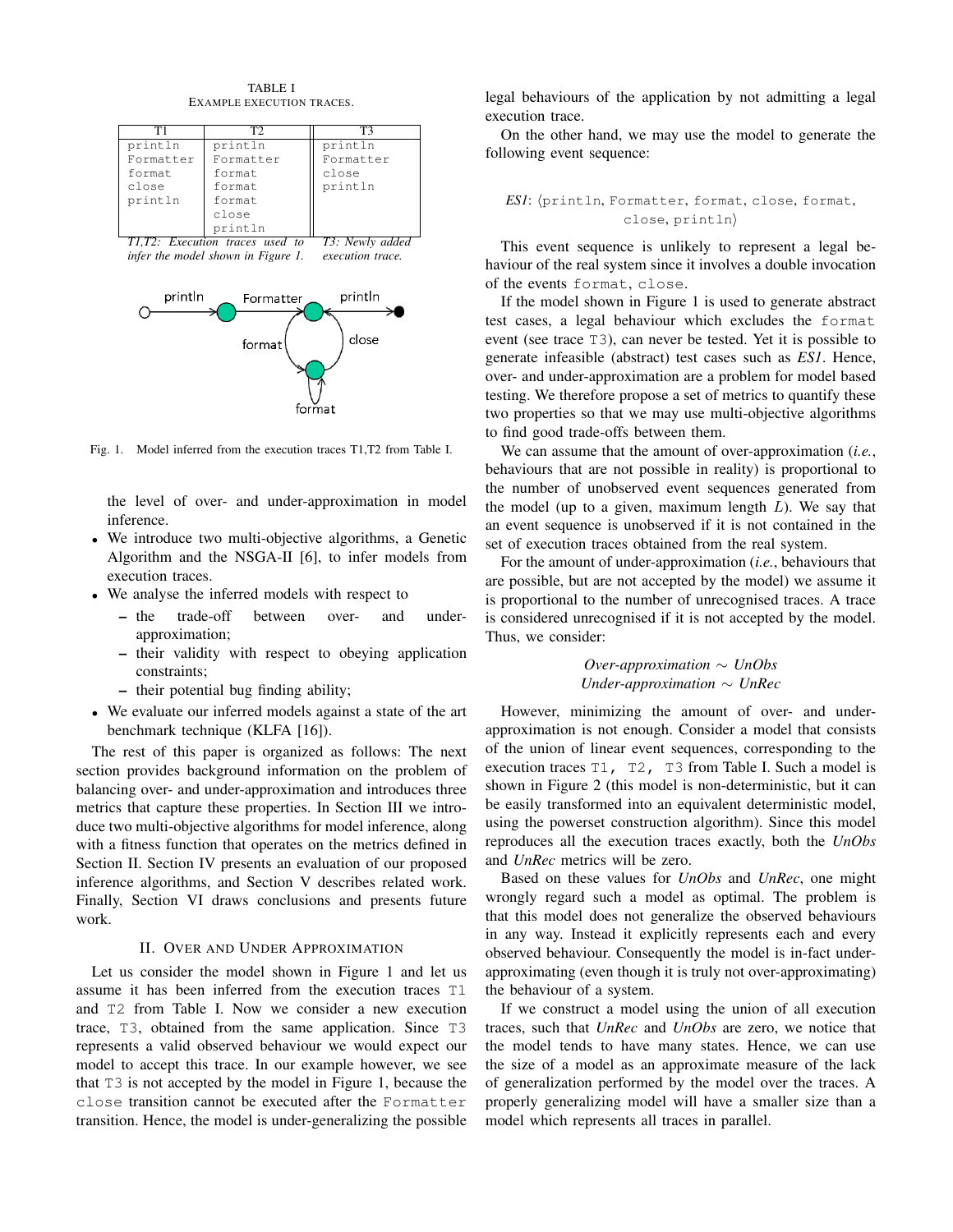

Fig. 2. Non-deterministic model corresponding to the union of execution traces T1, T2, T3 from Table I.

Therefore, when trying to find a good trade-off between over- and under-approximating models, we include a metric for the degree of "lack of generalization", *i.e.*, *specificity* of the model with respect to the execution traces from which it was inferred. Hence we introduce the following measures:

- *UnObs*: This is a count of how many event sequences (of maximum length  $L$ ) can be generated from a model that do not correspond to any existing execution traces.
- *UnRec*: This is a count of how many execution traces are not accepted by a model.
- *Size*: This is a count of the number of states within a model.

We propose to use multi-objective algorithms to optimize (*i.e.* minimize) those conflicting metrics.

# III. MULTI-OBJECTIVE OPTIMIZATION OF MODEL INFERENCE

Evolutionary Algorithms [10] are a popular choice for solving multi-objective optimization problems and in this paper we consider two variants: A multi-objective Genetic Algorithm and the NSGA-II [6]. Rather than producing a single model, these algorithms generate a set of *nondominating* (*i.e.*, Pareto optimal) models, which we call the *Pareto front*. We say that a model  $M_1$  dominates another model  $M_2$  if, and only if,  $M_1$ is better than  $M_2$  in at least one objective, and no worse in all other objectives.

Given our three objectives that we want to minimize, we can define the *dominates* function as:

 $dominates(M_1, M_2) =$  $UnObs(M_1)$  <  $UnObs(M_2) \wedge UnRec(M_1)$  <  $UnRec(M_2) \wedge$  $Size(M_1) \leq Size(M_2) \vee$  $UnObs(M_1) \leq UnObs(M_2) \wedge UnRec(M_1) \langle UnRec(M_2) \wedge UnRec(M_2) \rangle$  $Size(M_1) \leq Size(M_2) \vee$  $UnObs(M_1) \leq UnObs(M_2) \wedge UnRec(M_1) \leq UnRec(M_2) \wedge$  $Size(M_1) < Size(M_2)$ 

Figure 3 shows an example of dominance between two models inferred from all the traces in Table I. *UnObs* was determined by generating all event sequences up to length

 $L = 4$  and checking whether these are prefixes of actually observed traces. The size of these two models, measured as the number of states, is the same (*i.e.*, 5), but the model on the left has a lower *UnObs* and *UnRec* count.

The *dominates* function is used by both algorithms to guide the search process. The algorithms start by generating an initial population of models. Each model corresponds to a single execution trace and represents a linear sequence of states, with each state (except the start and final state) containing one incoming and one outgoing edge. The population size for the algorithms is fixed at 1000 models. If there are fewer than 1000 execution traces, randomly selected traces are duplicated until enough models can be generated to fill the initial population.

## *A. Multi-objective Genetic Algorithm*

The multi-objective GA uses binary tournament selection to select parents for reproduction. Two models are picked at random from the current population. If one model dominates the other (according to the dominates function), it is added to a mating population. If neither model dominates each other, one of the models is selected at random and placed into the mating population. This process is repeated for all winners of a tournament until the mating population has been filled.

Once the mating population is full, two models are picked at random (until the mating population is empty) to participate in a crossover operation. Each crossover of two models produces a single offspring model. Details of the crossover operator are provided in Section III-C.

After crossover, offspring models are subject to mutation (see mutation operator in Section III-C). The final step of the multi-objective GA is to update the current population with newly generated offspring. For this we use an elitist reinsertion strategy. An offspring model is only accepted into the population if it dominates an existing member of the population. Whenever an offspring model is accepted into the population, the model it dominates is removed, thus keeping the population size constant.

The multi-objective GA also maintains an archive of nondominated models. These form the (current) Pareto front. At every generation, all nondominated models are copied from the population into the archive. Existing archive members are removed if they are dominated by newly added models.

## *B. NSGA-II*

NSGA-II is an elitist Nondominated Sorting Genetic Algorithm. The algorithm starts by forming an offspring population, using binary tournament selection, crossover and mutation operators as described for the multi-objective GA in the previous sub-section. Successive generations then use an elitist re-insertion strategy to update the parent population. This is done by combining both parent and offspring populations, ranking the combined population, and selecting the top N models as the new parent population.

The ranking of models within the combined population is achieved as follows. First, all models are divided into frontiers. The first front contains only models that are not dominated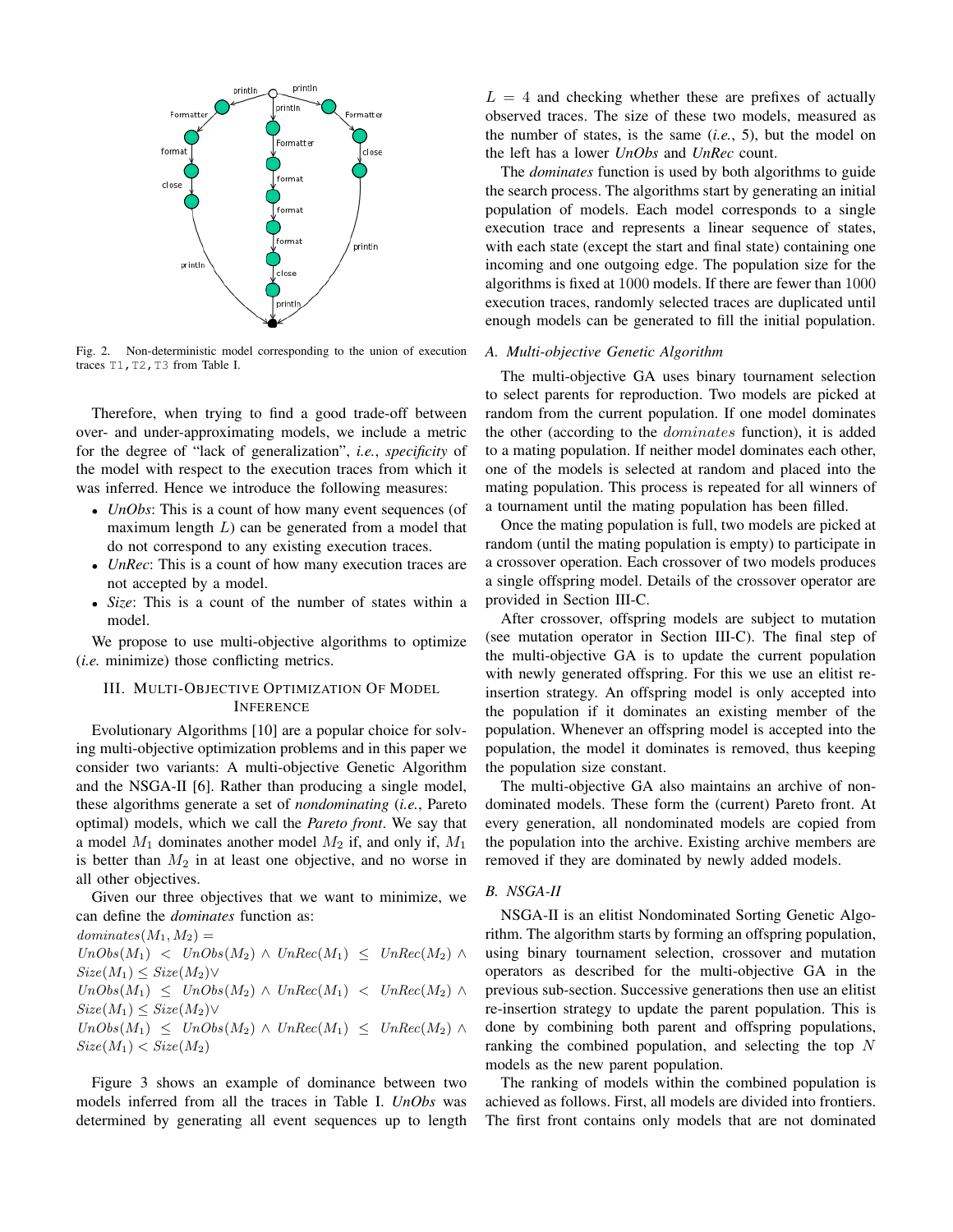

Fig. 3. Dominance example between two inferred models (computed with  $L = 4$ ) having the same size (5 states).

by any other model. It represents the current Pareto front. The second front contains all models that are dominated by at most one other model, while the third front contains all models that are dominated by at most two models, and so forth.

Once models have been assigned to a frontier, every model within a specific front is assigned a *crowding distance*. The crowding distance measures the average distance of a model, compared to its two neighbouring models within the front, along each of the objectives (*UnObs*, *UnRec* and *Size*). Given two models within the same frontier, one model is preferred over another if it has a greater crowding distance. It means the model lies in a less crowded region of the Pareto front, helping the optimization to create a more diverse set of solutions.

All models can then be ranked according to the frontiers they appear in, with models within the same front sorted according to their crowding distance. Once the parent population has been updated using elitism, a new offspring population is formed in the same way as described for the multi-objective GA.

## *C. Search Operators*

The search space where the Pareto optimal models can be found is the space of all models that can be inferred from the execution traces. In order to explore such a huge space, we define a set of search operators that are analogous to the traditional crossover and mutation operators used in evolutionary computation.

The type of search operators we can define for crossover and mutation operations depends on the abstraction mechanism used by the model inference algorithm. Models can be inferred using an event sequence abstraction and state based abstraction. In this paper we only consider models inferred using event sequence abstraction.

*1) Crossover Operators:* Unlike traditional crossover operators used in Evolutionary Algorithms, the crossover operators defined in this paper only produce a single offspring model. We consider two types of crossover operation: *Union* and *Intersection*. For every pair of parent models, we randomly select which operator to apply.

Union: The purpose of the union operator is to reduce the number of unrecognised traces (*UnRec* count) by combining two models  $M_1$  and  $M_2$ . The union operator introduces a new unique start node,  $U_1$ , for the united model. Then, all nodes from  $M_1$  and  $M_2$  are added in parallel to the new model. Finally, each transition from the start nodes of  $M_1$  and  $M_2$  is added to the new start node  $U_1$ . Since the start nodes



Fig. 5. The right hand column shows the result of intersecting the two models on the left  $(M_1)$  and in the middle  $(M_2)$ .

are likely to share a transition, the new model is potentially nondeterministic. Therefore, we apply powerset construction to make it deterministic again. Figure 4 shows an example of two models and how they are combined.

Intersection: While the union operator was designed to reduce the number of unrecognised traces, the intersection operation aims to reduce the number of unobserved traces that can be generated from a model (*UnObs* count). The operator starts by creating a unique start node  $I_1$ . Then, all transitions of the models, starting with the start nodes, are traversed in parallel in a depth-first manner. At every point, all transitions that are shared between the models  $M_1$  and  $M_2$  are added to the intersected model. Two transitions are considered equivalent if they share the same name.

Figure 5 contains an example of the intersection operator (right hand column) when applied to the two models in the left columns. Starting at states  $S_1$ , both models share the println transition. After executing this transition, both models,  $M_1$  and  $M_2$  are in their respective state  $S_2$ . From this state both models share the Formatter transition. For model  $M_1$  this is a self-transition, thus it remains in state  $S_2$ . Model  $M_2$  however is now in state  $S_3$ . These two states only share the close transition, which takes both models back into their respective state  $S_1$ . The right hand column in Figure 5 shows the model after the intersection operator has been applied. Once again powerset construction is used to make any resulting model deterministic if necessary.

*2) Mutation Operators:* Every offspring model has a 50% chance of being mutated. We have implemented two mutation operators: *Add Trace* and *Merge States*. As with crossover, we randomly choose which mutation operator is applied to a model.

Add Trace: This operator randomly selects a trace file from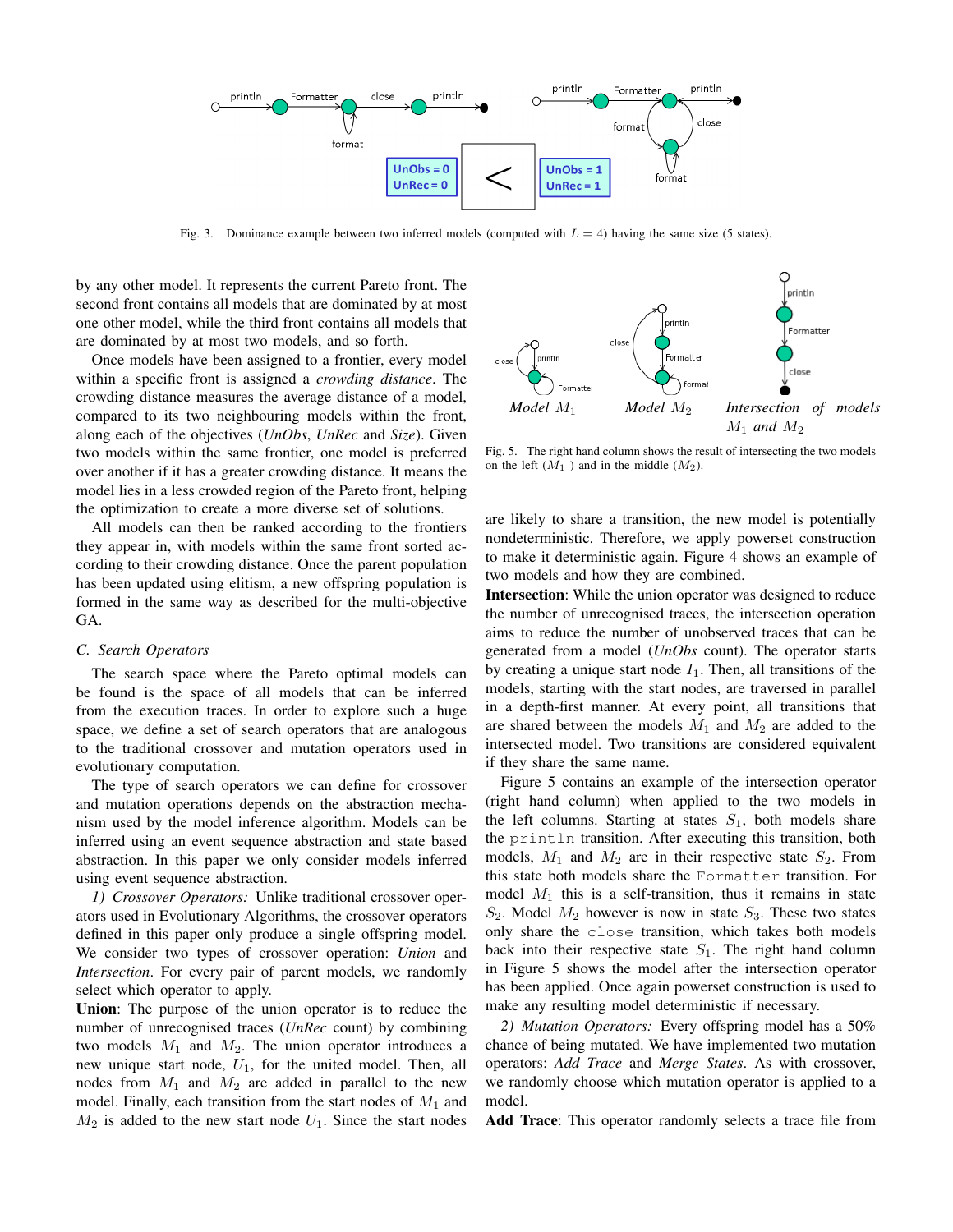



 $M_1$  *and*  $M_2$ *Union of models*  $M_1$  *and*  $M_2$  *after powerset construction*

Fig. 4. The right hand column shows the result of the union of the two models  $M_1$  and  $M_2$ .



Fig. 6. Add trace and merge states operators.

the set of execution traces used to generate the initial population. The trace is then added to the existing model. Figure 6a shows how a trace  $(\{printIn, Formatter, close,$  $print \ln$ ) is added to the start node of the model. The effect of this operation is the same as if an offspring model and a model from the initial population would be combined through the union crossover described earlier.

Merge States: The merge state mutation comes in two flavours: *random-k-tail* and *random merge*.

The *random merge* mutation randomly selects two states,  $S_1$  and  $S_2$ , to merge from the model. First, a new state  $S'$ is created. Then, all incoming and outgoing transitions of  $S_1$ and  $S_2$  are copied to  $S'$ . Finally, the two states  $S_1$  and  $S_2$  are removed from the model.

In a *random-k-tail* merge, two states are selected at random from a model. If the two states share the same k-tail (*i.e.* they share all transitions up to length  $k$ ) they are merged. If two states cannot be merged, another two states are selected at random. This process continues until either two states have been merged, or no more states are left to pick from the model.

We set the length of  $k$  to 2 in order to increase the probability of state merges to occur. Figure 6b shows an example of two states that may be merged using a  $k$ -tail of 2, because the 2-tails of the lower state ( $\langle$  format, format $\rangle$ ,  $\{\text{format}, \text{close}\}\$  are also 2-tails of the upper state. Note that in this example we applied an asymmetric version of  $k$ tail, requiring one set of  $k$ -tails to be a subset of the other.

The *random-k-tail* mutation is potentially less destructive; states are only merged if they share a  $k$ -tail, and thus this mutation is chosen with a 90% probability over the *random merge* mutation. Both mutation operators use powerset construction to make any resulting model deterministic.

## IV. EVALUATION

The aim of this section is to evaluate the use of multiobjective Evolutionary Algorithms for model inference from execution traces. We selected KLFA as the benchmark reference technique to use for comparison, since KLFA [16] is a recent development of state of the art techniques for model inferences using positive examples. It has been shown to be superior to the k-tail based algorithms for traces obtained from software systems [17]. The three research questions to be addressed in this section are as follows:

RQ1 (Trade off): *What trade-offs between over and under approximation are determined by multi-objective optimization and how do they compare with the benchmark model inference technique, KLFA?*

RQ2 (Infeasibility): *Does multi-objective optimization find models with less infeasible event sequences than the benchmark? What portion of the Pareto front provides a lower number of infeasible sequences?*

RQ3 (Fault revealing): *Does multi-objective optimization find models with a higher fault detection rate (fraction of event sequences that reveal a fault) than the benchmark? What portion of the Pareto front provides a higher number of faults revealed?*

In order to answer these research questions, we selected two open source web applications. Tudu [8] is an online to-do list application based on the Java Spring Framework and AJAX. The application allows users to create and edit tasks, as well as share them with other users. Trace files for Tudu were obtained by manually executing the application.

We considered two sets of traces. The first, Tudu-HL uses a high level abstraction function to transform concrete execution logs into traces that are suitable for model inference. The second set, Tudu-LL uses a lower level abstraction function to generate the trace files used for model inference.

Cyclos [22] is an on-line banking system that offers a set of e-commerce and communication tools. It is implemented in Java and uses JSP for the web interface. We manually executed the application to obtain a set of execution traces.

In order to answer research questions RQ2 and RQ3 we also collected a set of constraints and bug traces for each application. Constraints denote precedence relationships between event sequences. For example, a constraint of the form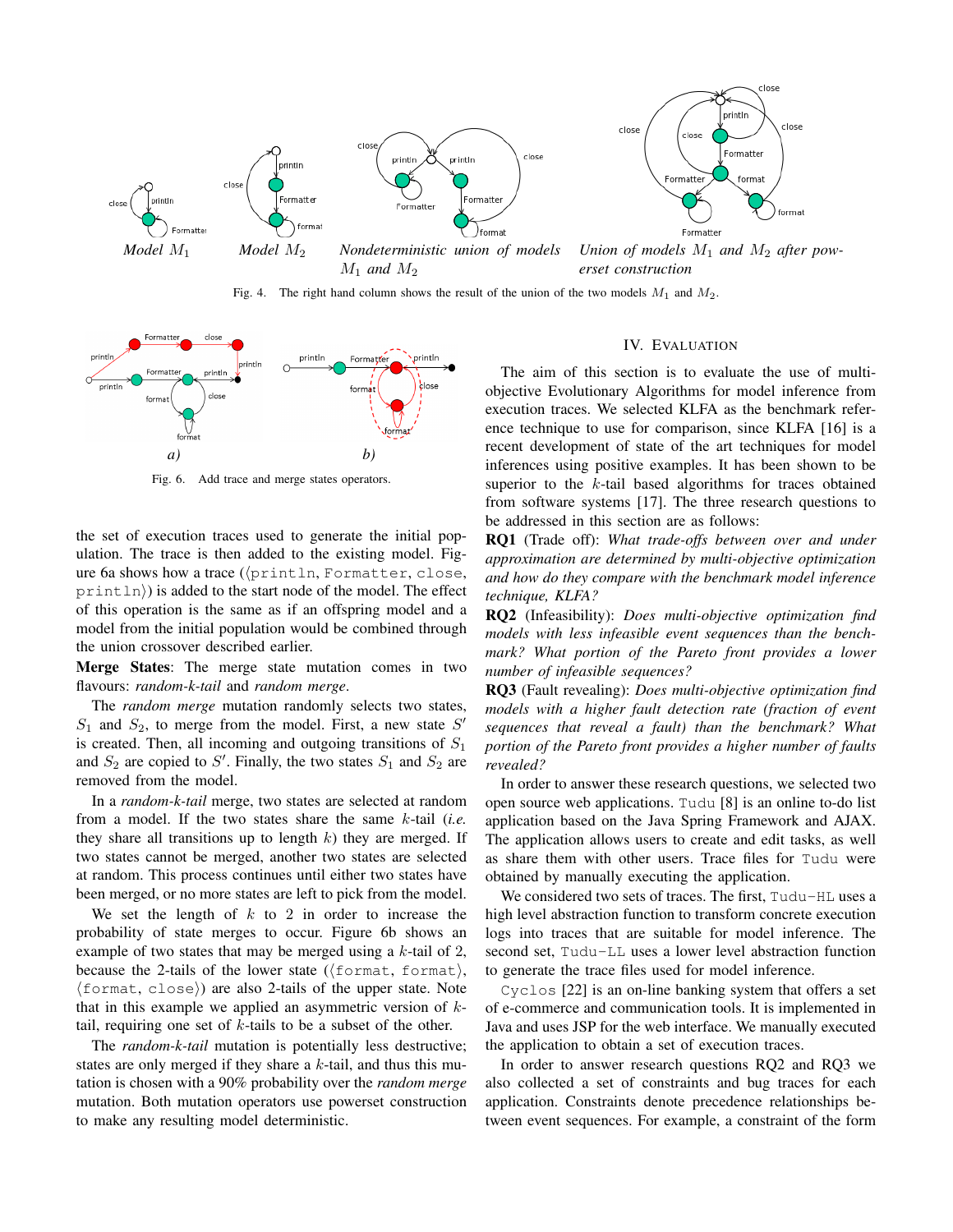$\langle$ Formatter|format::close $\rangle$  means the close event can only be preceded by either the Formatter or format event. If it is possible to construct an event sequence from a model where close is preceded by any other event, *e.g.* println, we consider the model to violate that constraint. The set of precedence constraints for the test subjects were extracted from the real application through manual code-inspection and domain knowledge.

We created the set of bug traces by examining bug reports from the application's bug repositories. A bug trace has the form (close, println, format). If a model accepts a bug trace, it is possible to generate a fault revealing abstract test case from the model. Since the ultimate goal of testing is to find bugs, models that are able to reveal more bugs should be preferred over models that fail to reveal (known) bugs. This is akin to mutation testing, where the ability of a test suite to find seeded bugs is used as an indicator of its ability to find unknown bugs in the future.

Note that neither constraint nor bug information is used during the model generation process. We simply use the constraint and bug trace information to evaluate the models once we have completed the inference process.

Due to the stochastic nature of both the multi-objective GA and the NSGA-II we repeated the model inference for each test subject 6 times using a fixed set of random number seeds.

We used the model inference tool KLFA [16] as a benchmark against which to evaluate our proposed techniques. The KLFA tool operates in three stages: Preprocessing raw execution logs into trace files using various analysis and abstraction techniques; inferring a model from the trace files; using the inferred model for failure analysis. We only used the model inference part of KLFA, feeding it the same trace files used by the multi-objective GA and NSGA-II.

The model inference part of KLFA works by incrementally building up a model from a set of traces. The algorithm behind KLFA, named *k*-behaviour [17], incrementally builds a model by processing one trace at a time. The idea behind *k*-behaviour is that recurring input patterns occurring in the input traces should be mapped to the same sub-model (*i.e.*, sub-graph of the automaton). Hence, sub-sequences are identified in the input traces that can be completely or partially recognized starting from a state in the model. The model is then extended to accept the trace fully.

Models are generated by the KLFA algorithm in a deterministic way. Therefore, we only ran KLFA once for each set of traces from our test subjects.

# *A. Answer to Research Questions*

Table II shows the total number of models created by the multi-objective GA and NSGA-II (during the 6 repeat experiments) for each of the applications studied. The table also includes a Reference Pareto Front (RPF) made up from all nondominated models found by either the multi-objective GA, NSGA-II or KLFA.

In all cases, the model inferred by KLFA is on the RPF. This means the multi-objective GA and NSGA-II failed to generate

#### TABLE II

THIS TABLE SHOWS THE NUMBER OF MODELS CREATED BY THE MULTI-OBJECTIVE GA AND NSGA-II (IN 6 REPEAT EXPERIMENTS) FOR EACH OF THE TEST SUBJECTS. THE RIGHT MOST COLUMN INDICATES THE NUMBER OF MODELS ON THE REFERENCE PARETO FRONT (RPF). THE RPF IS MADE UP FROM ALL NONDOMINATING MODELS FOUND BY EITHER GA, NSGA-II AND KLFA.

| Subject | Algorithm   | Models | Models on RPF |
|---------|-------------|--------|---------------|
| Tudu LL | GA          | 122    | 41            |
| Tudu LL | NSGA-II     | 70     | 35            |
| Tudu LL | <b>KLFA</b> |        |               |
| Tudu HL | GA          | 175    | 51            |
| Tudu HL | NSGA-II     | 351    | 315           |
| Tudu HL | <b>KLFA</b> |        |               |
| Cyclos  | GA          | 160    | 119           |
| Cyclos  | NSGA-II     | 397    | 291           |
| Cyclos  | <b>KLFA</b> |        |               |

models that are better in all objectives than the KLFA inferred models. In the remainder of this section we analyse the *quality* of the models found in more detail.

Answer RQ1 (Trade off): The goal of the multi-objective algorithms is to find models that contain good trade-offs between under- and over-approximation of an application's behaviour. Figure 7 shows the distribution of models found by the multi-objective GA and NSGA-II, along the *UnObs* objective, in the form of box plots. Figure 9 shows the distribution of models plotted along the *UnRec* objective, and Figure 8 shows the distribution of models plotted along the *Size* objective. As a point of reference we also included the benchmark model produced by KLFA in each of the figures.

The plots are drawn using the union of nondominated solutions found during the 6 repeated runs of the experiments. The red line inside the boxes show the median value for an objective, while the end points of the whisker lines denote the lowest and highest values, disregarding outliers<sup>2</sup>. Outliers are shown as red plus signs and they denote extreme regions of a Pareto front.

Looking at Figure 7, both the multi-objective GA and NSGA-II are able to infer models that have a low *UnObs* count, *i.e.* that are not over-approximating the applications' behaviour. In the best case we do not generate any unobserved event sequences from the models (*i.e.*  $UnObs = 0$ ).

The figures also show that the models inferred by KLFA have a very high *UnObs* count. Even if we take the furthest outlier (with the highest *UnObs* count) from the multiobjective GA or NSGA-II, it has a lower *UnObs* value than the benchmark model. Thus, both the multi-objective GA and NSGA-II models are less over-approximating than the KLFA benchmark.

Recall that the size of a model can also be used as an approximate measure of the level of generalization performed by the model. Both multi-objective algorithms are able to generate very small models (see Figure 8). In the extreme case, models only contain a single state. While such models are truly not over-approximating, they are not useful for testing

<sup>2</sup>An outlier is a value that is more than 1.5 times the interquartile range away from the top or bottom of a box.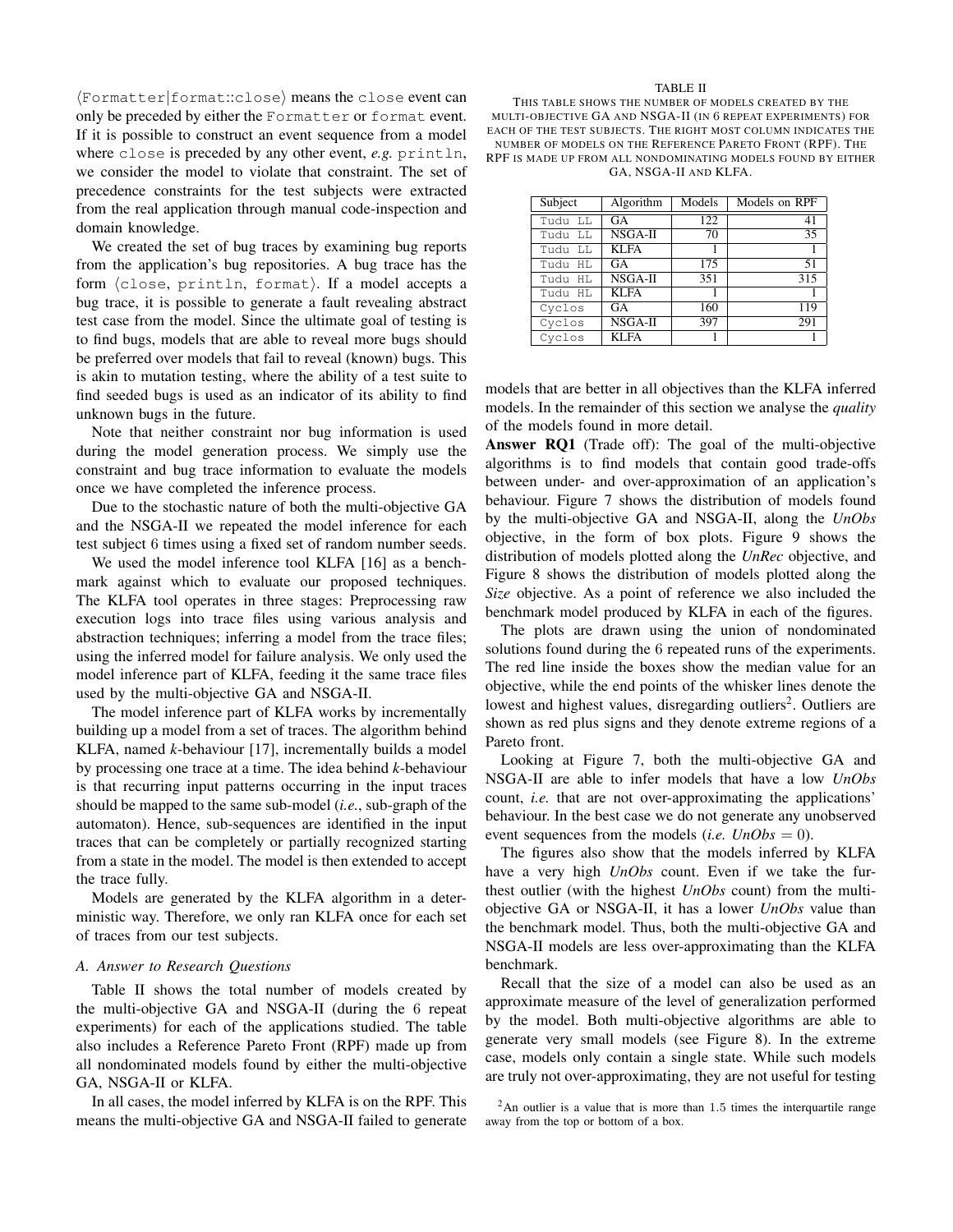

Fig. 7. Box plots of the *UnObs* counts from the models inferred by the multi-objective GA and NSGA-II. The bottom plots zoom in on the box plot regions of the top plots.



Fig. 8. Box plots of the *Size* counts from the models inferred by the multiobjective GA and NSGA-II.

either, because they do not allow us to test the majority of an application's behaviour.

In general, models that have a low *UnObs* count will also be small in size. An exception are models that contain loops. Loops (or self-transitions) enable us to generate infinitely many event sequences while keeping the size of a model small. For example, the KLFA benchmark models are relatively small (see Figure 8), but have a very high *UnObs* count (see Figure 7). Hence they contain a lot of loops.

Finally, Figure 9 shows box plots for the *UnRec* count. The NSGA-II is better at finding models that have a lower *UnRec*



Fig. 9. Box plots of the *UnRec* counts from the models inferred by the multi-objective GA and NSGA-II.

value than the multi-objective GA. This means models found by the NSGA-II are less under-approximating.

However, compared to KLFA, both the multi-objective GA and NSGA-II generate worse models in terms of *UnRec*. For all applications and execution traces, the KLFA benchmark has 0 unrecognised traces. Combined with the data from Figure 7 this is not surprising. The KLFA model tends to overapproximate rather than under-approximate an application's behaviour.

Answer RQ2 (Infeasibility): The motivation behind the work in this paper is to use inferred models for testing, in particular, abstract test case generation. Thus, for models to be useful in practice, they must not violate application constraints. If they do, it is possible to generate invalid test cases, placing extra burden on the tester.

We manually collected a set of constraints for each of the two applications. For Tudu we created 5 and for Cyclos 15 constraints. To assess whether a model violates a constraint we examine every state within the model and check if is possible to construct a violating sequence from that state.

Depending on the set of execution traces used for Tudu, the model inferred by KLFA violates either 4 (Tudu-LL) out of 5 or 5 (Tudu-HL) out of 5 constraints. For Cyclos, the KLFA inferred model violates 8 of the 15 constraints.

To look at how good the multi-objective GA or NSGA-II inferred models are compared to the KLFA benchmark with respect to *infeasibility* (*i.e.*, constraint violation), we cannot simply pick the best model from a Pareto front and compare it with KLFA's model, as this would be unfair to KLFA.

Multi-objective algorithms do not generate a single solution, but rather a set of solutions. It is up to a decision maker to pick one solution, out of a set of equally good solutions. Therefore, we would like to know from which region of a Pareto front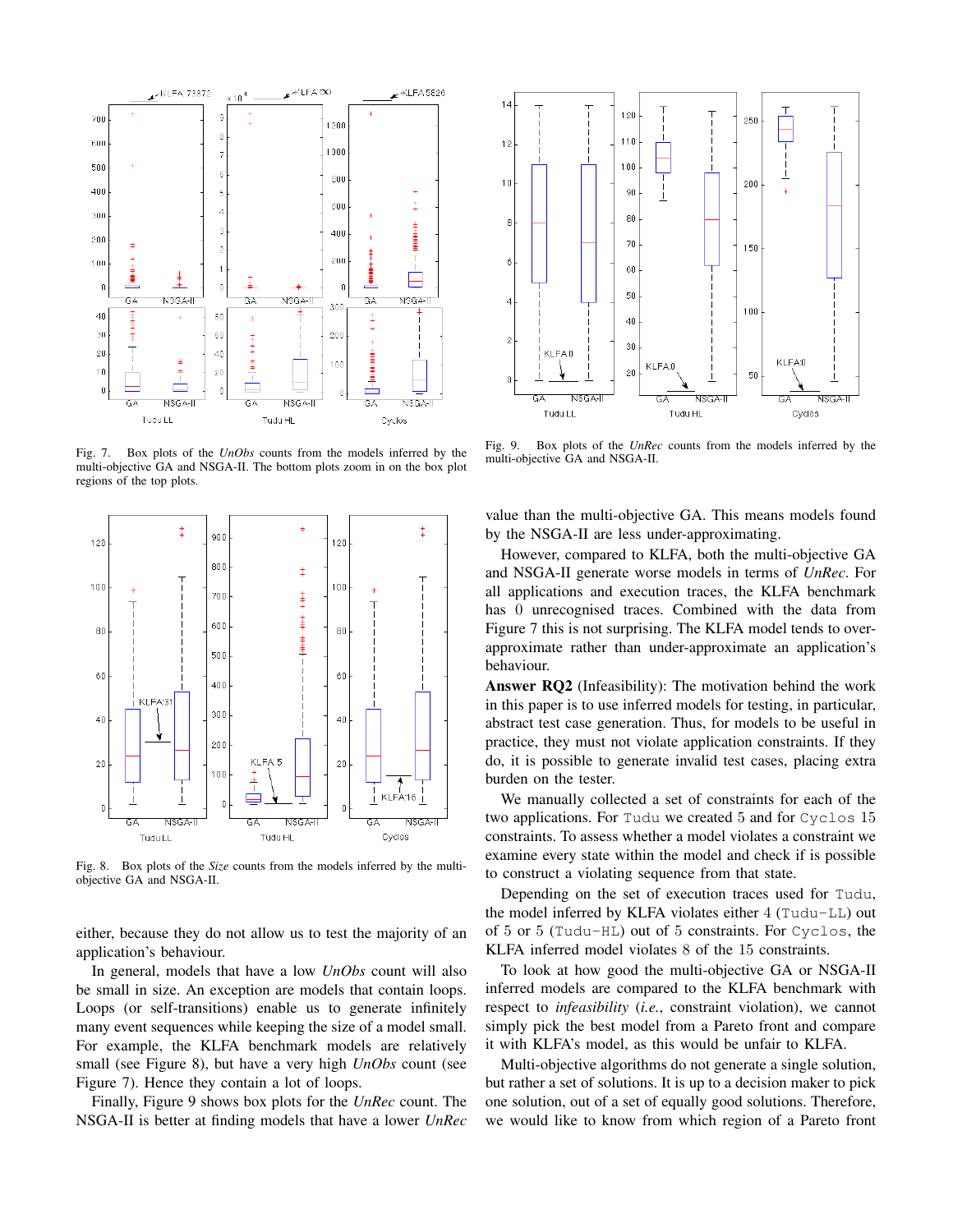#### TABLE III

THIS TABLE SHOWS THE AVERAGE NUMBER OF CONSTRAINTS VIOLATED BY INFERRED MODELS IF WE ONLY CONSIDER A PARTICULAR REGION OF THE PARETO FRONT ALONG THE *UnObs* OBJECTIVE. THE COLUMNS SHOW THE TOP 5%, TOP 10% AND TOP 50% OF MODELS WITH THE LOWEST *UnObs* COUNT. THE LAST COLUMN CONSIDERS ALL MODELS ON THE PARETO FRONT. THE NUMBER IN BRACKETS IN EACH COLUMN DENOTES THE STANDARD DEVIATION FOR VIOLATED CONSTRAINTS.

| Subject    | Algorithm   | 5%       | 10%      | 50%      | 100%     |
|------------|-------------|----------|----------|----------|----------|
| Tudu LL    | <b>GA</b>   | 0.5(0.8) | 1.6(1.9) | 1.8(1.7) | 2.2(1.7) |
| Tudu LL    | NSGA-II     | 0.7(1.2) | 1.1(1.6) | 1.6(1.7) | 1.8(1.7) |
| Tudu LL    | <b>KLFA</b> |          |          |          | 4.0(0.0) |
| Tudu<br>HL | GA          | 2.1(1.6) | 2.5(1.7) | 3.1(1.6) | 3.3(1.5) |
| Tudu<br>HL | NSGA-II     | 3.1(2.1) | 3.1(1.9) | 3.8(1.5) | 4.3(1.2) |
| Tudu HL    | <b>KLFA</b> |          |          |          | 5.0(0.0) |
| Cyclos     | GA          | 2.4(2.6) | 2.4(2.2) | 4.1(2.5) | 5.3(2.4) |
| Cyclos     | NSGA-II     | 4.0(2.6) | 3.9(2.6) | 6.5(2.4) | 8.2(2.7) |
| Cyclos     | <b>KLFA</b> |          |          |          | 8.0(0.0) |

a decision maker should pick a model, and, on average, how many constraints are violated by models from that region.

To answer this question, we generated 3 orderings (see Tables III, IV, V), one for each objective, sorted according to their respective objective values. Then, we took the top 5%, top 10%, top 50% and 100% of models in each ordering and computed how many constraints these models violate.

For example, consider models inferred by the NSGA-II. Table V shows the result for the *Size* ranking. For Tudu-LL, a decision maker can pick any model from the top 5% of models with the lowest *Size* count. Whichever model is chosen, it will, on average, not violate any constraints. In contrast, models inferred by the multi-objective GA violate on average 0.2 constraints, while the model inferred by the KLFA violates 4 constraints.

The top 5% of models with the lowest *Size* count inferred from Tudu-HL traces violate on average 0.4 (multi-objective GA) and 0.6 (NSGA-II) constraints. Similarly for Cyclos, the top 5% of models with the lowest *Size* count violate on average 0.6 (multi-objective GA) and 1.1 (NSGA-II) constraints. For comparison, KLFA models for these traces violate 5 (Tudu-HL) and 8 (Cyclos) constraints respectively.

Using any other region from the Pareto fronts, *e.g.* top 5% with the lowest *UnObs* or top 5% with the lowest *UnRec*, yields models that violate on average more constraints. Thus, a decision maker should pick a model that lies within the top 5% of the lowest *Size* value. Compared to the KLFA benchmarks, models from this region will violate, on average, fewer constraints.

Answer RQ3 (Fault revealing): In mutation testing, the quality of a test suite is evaluated according to its ability to detect known bugs. In this paper we evaluate the quality of our inferred models by checking how many known bug traces a model accepts. The more bug traces a model accepts the better, because we can generate more fault revealing test cases from the model.

We collected 37 bug traces for Tudu and 9 bug traces for Cyclos. For each model generated by KLFA, multi-objective GA and NSGA-II, we then constructed all event sequences up

#### TABLE IV

THIS TABLE SHOWS THE AVERAGE NUMBER OF CONSTRAINTS VIOLATED BY INFERRED MODELS IF WE ONLY CONSIDER A PARTICULAR REGION OF THE PARETO FRONT ALONG THE *UnRec* OBJECTIVE. THE COLUMNS SHOW THE TOP 5%, TOP 10% AND TOP 50% OF MODELS WITH THE LOWEST

*UnRec* COUNT. THE LAST COLUMN CONSIDERS ALL MODELS ON THE PARETO FRONT. THE NUMBER IN BRACKETS IN EACH COLUMN DENOTES

THE STANDARD DEVIATION FOR VIOLATED CONSTRAINTS.

| Subject | Algorithm   | $5\%$                   | $10\%$                  | 50%                     | 100%     |
|---------|-------------|-------------------------|-------------------------|-------------------------|----------|
| Tudu LL | GA          | 4.0(0.0)                | 4.0(0.0)                | 3.7(0.7)                | 2.2(1.7) |
| Tudu LL | NSGA-II     | 4.0(0.0)                | 4.0(0.0)                | 3.2(1.2)                | 1.8(1.7) |
| Tudu LL | <b>KLFA</b> |                         |                         |                         | 4.0(0.0) |
| Tudu HL | GA          | 4.9(0.4)                | 4.6(0.5)                | 4.3(0.5)                | 3.3(1.5) |
| Tudu HL | NSGA-II     | 4.9(0.2)                | 4.9(0.2)                | 4.9(0.3)                | 4.3(1.2) |
| Tudu HL | <b>KLFA</b> |                         |                         |                         | 5.0(0.0) |
| Cyclos  | GA          | 7.8(0.5)                | 7.8(0.7)                | 7.2(1.1)                | 5.3(2.4) |
| Cyclos  | $NSGA-II$   | $\overline{12.2}$ (1.4) | $\overline{11.8}$ (1.2) | $\overline{10.0}$ (1.8) | 8.2(2.7) |
| Cyclos  | <b>KLFA</b> |                         |                         |                         | 8.0(0.0) |

#### TABLE V

THIS TABLE SHOWS THE AVERAGE NUMBER OF CONSTRAINTS VIOLATED BY INFERRED MODELS IF WE ONLY CONSIDER A PARTICULAR REGION OF THE PARETO FRONT ALONG THE *Size* OBJECTIVE. THE COLUMNS SHOW THE TOP 5%, TOP 10%, AND TOP 50% OF MODELS WITH THE LOWEST *Size*

COUNT. THE LAST COLUMN CONSIDERS ALL MODELS ON THE PARETO FRONT. THE NUMBER IN BRACKETS IN EACH COLUMN DENOTES THE

STANDARD DEVIATION FOR VIOLATED CONSTRAINTS.

| Subject | Algorithm   | 5%       | 10%      | 50%                   | 100%     |
|---------|-------------|----------|----------|-----------------------|----------|
| Tudu LL | GA          | 0.2(0.4) | 0.1(0.3) | $\overline{0.8(1.1)}$ | 2.2(1.7) |
| Tudu LL | $NSGA-II$   | 0.0(0.0) | 0.0(0.0) | 0.5(0.9)              | 1.8(1.7) |
| Tudu LL | <b>KLFA</b> |          |          |                       | 4.0(0.0) |
| Tudu HL | GA          | 0.4(0.5) | 0.6(0.5) | 2.4(1.5)              | 3.3(1.5) |
| Tudu HL | NSGA-II     | 0.6(0.5) | 1.1(0.9) | 3.7(1.5)              | 4.3(1.2) |
| Tudu HL | <b>KLFA</b> |          |          |                       | 5.0(0.0) |
| Cyclos  | GA          | 0.6(0.7) | 1.4(1.7) | 3.5(2.0)              | 5.3(2.4) |
| Cyclos  | NSGA-II     | 1.1(0.9) | 2.8(2.2) | 6.5(2.4)              | 8.2(2.7) |
| Cyclos  | <b>KLFA</b> |          |          |                       | 8.0(0.0) |

to length  $L = 6, L = 8$  and  $L = 10$  in a depth-first manner. If a bug trace is a sub-sequence in any of the event sequences, we consider the bug as revealed.

Further, we estimate the *effort* for generating a bug trace as the ratio between number of event sequences to be generated (up to length  $L$ ) and number of bugs revealed.

*1) Tudu-LL:* Using a maximum sequence length  $L = 6$ , we can use the KLFA model to detect 14 Tudu bugs. This compares to an average of 3 bugs found by the multi-objective GA and NSGA-II models. However, the NSGA-II inferred models have the best event sequence to bug ratio.

If we increase the maximum sequence length  $L$  to 8, we encountered "OutOfMemory" exceptions for the KLFA model, despite increasing the Java stack size to 6GB. The number of event sequences we can generate given  $L = 8$  is simply too big.

Increasing  $L$  to 8 does not change the number of bugs found for models inferred by the multi-objective algorithms. If we increase  $L$  to 10 however, we can detect an average of 4 bugs using the multi-objective GA models. Models inferred from the NSGA-II can still only detect an average of 3 bugs.

2) Tudu-HL: Given  $L = 6$ , we can detect 25 bugs using the KLFA model. Models generated by the NSGA-II detect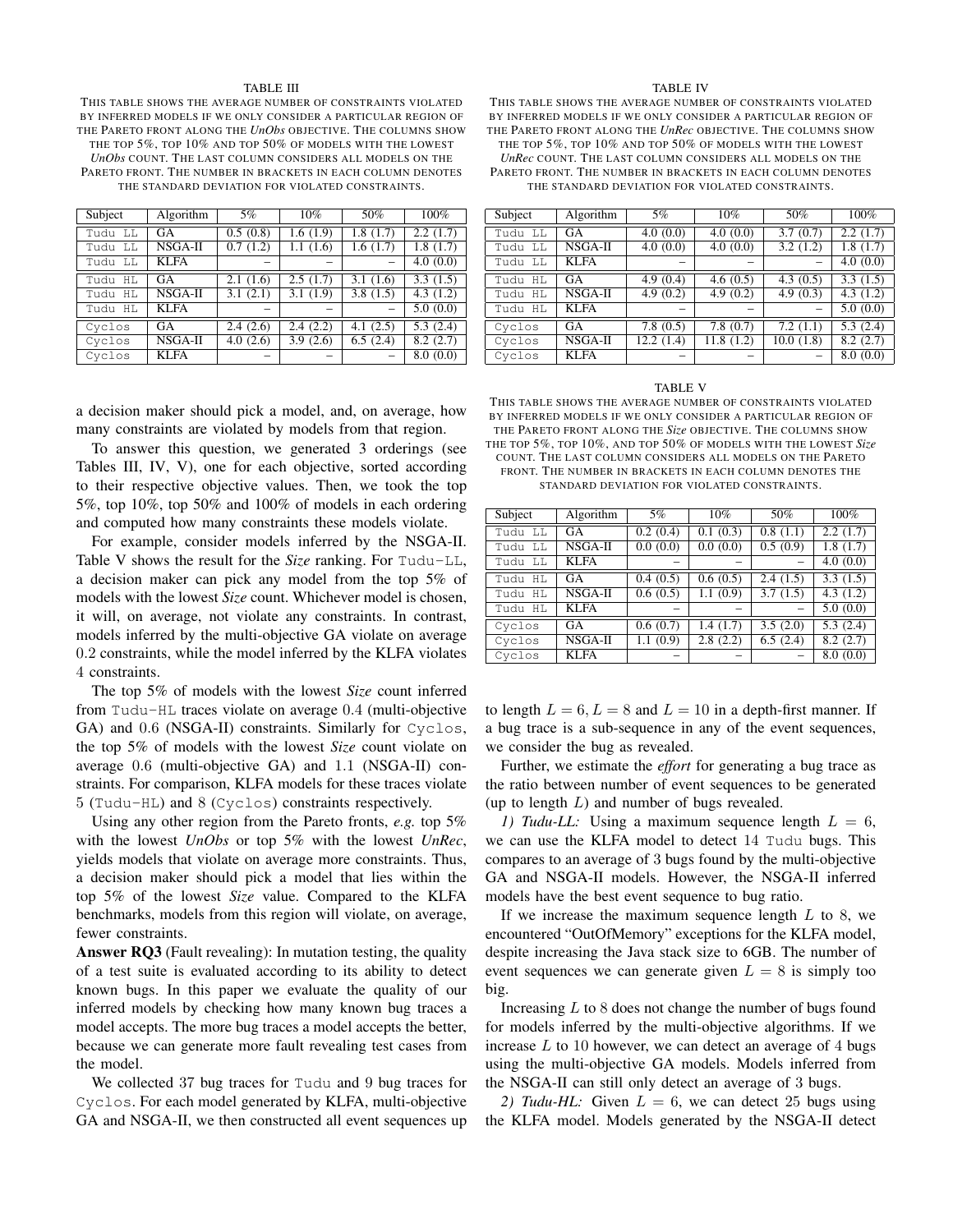on average 3 bugs. However, models inferred from the multiobjective GA cannot be used to detect any bug. Again, in terms of effort to find a bug, the NSGA-II inferred models have the best event sequence to bug ratio.

As before we cannot increase  $L$  beyond 6 for the KLFA model. Increasing  $L$  to 8 makes no difference for the multiobjective GA or NSGA-II models. Once we increase  $L$  to 10, the multi-objective GA models detect on average 1 bug, while the the NSGA-II models detect on average 4 bugs. However, as L increases, the bug detection ratio decreases.

3) Cyclos: With  $L = 6$ , we can generate 328 event sequences from the KLFA model, on average 14 event sequences from the multi-objective GA inferred models, and on average 52 event sequences from the NSGA-II inferred models. However, none of these event sequences matches a bug trace. Increasing  $L$  to 8 or 10 makes no difference either. This means Cyclos bugs are hard to detect, requiring potentially many event sequences (of length  $L > 10$ ) before a bug trace can be generated.

# *B. Discussion*

In this section we examined three properties of models inferred by the multi-objective GA, NSGA-II and KLFA. We found that KLFA models over-approximate an application's behaviour. A side effect of over-approximation is that KLFA models violate more application constraints than models found by multi-objective optimization. On the other hand, overapproximating models are better suited to find bugs. For example, in theory, the KLFA model for Cyclos could detect 9 bugs, the model for Tudu-LL 14 bugs and the model for Tudu-HL 25 bugs. These numbers were computed by checking if the KLFA model contains a state that accepts a bug trace.

There is however a cost involved in finding bugs. Due to the large number of event sequences that can be generated from KLFA models (given a maximum sequences length  $L$ ), the ratio of event sequences to bugs detected is very low. In the case of Cyclos for example, it was impossible to generate any bug trace from the KLFA model in practice. Despite detecting fewer bugs overall, the multi-objective algorithms, in particular the NSGA-II, infer models that have a better event sequence to bug detection ratio.

In summary, multi-objective optimization results in models that are well-distributed across several combinations of the levels of over- and under-approximation. The tester can choose a region from these trade-offs to ensure that few constraints are violated. This results in fewer infeasible test cases. These models also have a very favourable ratio of event sequences generated per bug revealed, although they cannot reveal all bugs in the application under test.

# V. RELATED WORKS

A vast literature exists on the inference of finite state models from a set of observed execution traces  $[1]$ ,  $[4]$ ,  $[5]$ ,  $[2]$ ,  $[11]$ , [13]. The algorithms used for inference perform either an abstraction of the observed concrete states [5] or an abstraction of the observed event sequences [2]. In both cases, the result of the abstraction is a finite state machine which accepts more traces than the observed ones and might (in some cases) not accept some of the observed traces. The capability to accept more traces than just the observed traces is a desired property of the inferred model, which is supposed to generalize the observed behaviours into the set of all possible behaviours.

Existing algorithms are sometimes evaluated for their generalization capabilities, using metrics such as the balanced classification rate [23], which takes into account both false positives (associated with over-approximation) and false negatives (associated with under-approximation).

However, to the best of our knowledge, no approach has ever incorporated the two (implicit) objectives of minimizing both over- and under-generalization. This work is the first to explicitly address the problem of over- and under-generalization by means of a multi-objective optimization approach, and using positive examples only (*i.e.*, only legal traces are used for the inference).

The foundation of model inference from execution traces lies in the theory of grammar inference and more specifically automata induction [3], [19]. Most applications of automata induction to software engineering [2], [13] extend and adapt grammar inference algorithms to the problem of generating a model from traces produced during the execution of a software system. The inferred model is expected to be useful for carrying out some software engineering task, typically model based testing [13], but also formal verification [1] and intrusion detection [18]. There are two major families of algorithms that perform grammar inference from event sequences: (1) algorithms relying on positive examples only [2], [4], [7], [13], [21]; (2) algorithms that assume the availability of both positive and negative examples [3], [9], [12], [20].

Our work clearly belongs to the first category, since negative examples are usually not available when software traces are considered. Some approaches [12], based on the availability of both positive and negative examples, formulate the model inference problem as an optimization problem. In fact, they measure precision and recall in order to maximize their harmonic mean (also known as F-measure).

However, these approaches are single-objective, while ours is multi-objective. Though the main difference with our approach is that we work under the assumption that negative examples are not available, which makes precision and recall not computable in our case.

Some approaches [1] aim at inferring a model of the *common* behaviour of the software, under the assumption that a common behaviour is often also a correct behaviour, that can be used as the basis for the definition of a formal specification of the system. The algorithm used for this purpose is a probabilistic finite state automaton learner, optimized in terms of size (smaller / better) and capability of recognizing frequent sub-sequences (low *UnRec* for frequent sub-traces). Differently from our approach, the over-generalization problem is not addressed directly and explicitly, being (to some extent) a side-effect of the probabilistic automata induction algorithm.